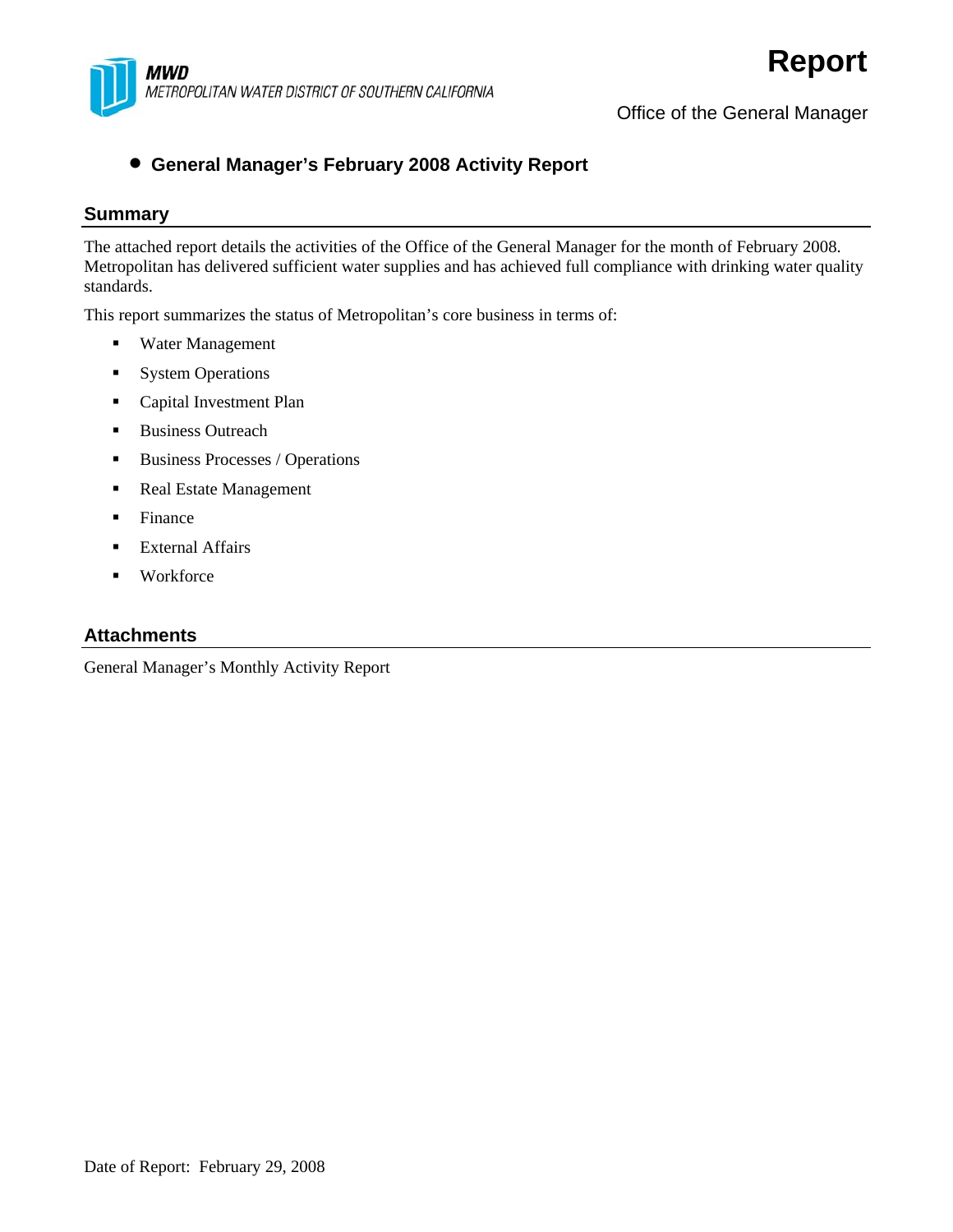# General Manager's Monthly Activity Report—Feb 2008 Attachment 1, Page 1 of 17

| <b>Water Management</b> | $1 - 5$ | <b>Business Outreach</b>                             | 10 | Finance   | 13        |
|-------------------------|---------|------------------------------------------------------|----|-----------|-----------|
| System Operations       | $6 - 8$ | Business Process/Operations 10 & 11 External Affairs |    |           | $14 - 16$ |
| Capital Investment Plan |         | <b>9 &amp; 10</b> Real Estate Management             | 12 | Workforce | $16 - 17$ |

# Water Management

## Colorado River

#### **Metropolitan Stores 15,000 Acre-feet of Nevada's Water**

In February, with the implementation of a partnership agreement with Southern Nevada Water Authority, Metropolitan agreed to take delivery of 15,000 acre-feet of water that was made available to Nevada for SNWA programs. With the increased water supply available to Metropolitan, the 2008 Colorado River Water Order now totals 791,000 acre-feet. Metropolitan will return the 15,000 acre-feet in a future year; it is likely that SNWA will not request the water for at least 10 to 15 years, but Metropolitan may return it sooner if desired. SNWA may make an additional 5,000 to 10,000 acre‑feet of water available later this year; if so, Metropolitan would evaluate whether to accommodate the request.

Along with the SNWA water, Metropolitan's water order includes the recovery of 25,000 acre‑feet of water that had been stored in a groundwater program within Arizona. Both the SNWA water and the Arizona water are available to Metropolitan at no cost, other than normal pumping costs on the Colorado River Aqueduct. Also, beginning in August 2008, for the first time since the program began, Palo Verde Irrigation District will fallow land at the maximum level under the program. Because the full fallowing does not

begin until August, about half of the conserved water will be available this year; the full amount (115,000 acre-feet) will be available to Metropolitan in 2009. As the year progresses, Metropolitan will monitor agricultural use along the Colorado River. The current approved water order is conservative; there could be unused agricultural water available during the year.

#### **Interim Determination of Water Conserved by the Coachella Lining Project**

The U.S. Bureau of Reclamation has made an interim determination of the amount of water conserved by the Coachella Canal Lining Project. The amount of water conserved has been determined to be 30,850 acre-feet per year, starting in 2009. Clogging of the soil and curing of the concrete will result in more water being saved in 2009 than in the two previous years. The amount of water available for allocation will be the quantity of water conserved, less the amount of water taken from the Coachella Canal that is used for lining project mitigation. Metropolitan delivered 23,125 acre-feet of exchange water from the project to San Diego County Water Authority in 2007.

#### $\bigcirc$ olorado  $\bigcirc$ iver

| <b>Reservoir Storage</b> |                           |                               |  |
|--------------------------|---------------------------|-------------------------------|--|
|                          | 2/29/08<br><b>Storage</b> | <b>Percent of</b><br>Capacity |  |
| <b>Lake Powell</b>       | 10.9 MAF                  | 45%                           |  |
| <b>Lake Mead</b>         | 13.1 MAF                  | 50%                           |  |

| State Water Project         |                                  |                        |  |  |
|-----------------------------|----------------------------------|------------------------|--|--|
| As of 2/29/08               | <b>Storage</b><br><b>To-Date</b> | Percent of<br>Capacity |  |  |
| Lake Oroville               | 1.4 MAF                          | 41%                    |  |  |
| <b>San Luis Reservoir</b>   | 1.8 MAF                          | 88%                    |  |  |
| <b>San Luis State Share</b> | 0.9 MAF                          | 86%                    |  |  |

The Metropolitan Water District of Southern California, 700 N. Alameda St., Los Angeles, 90012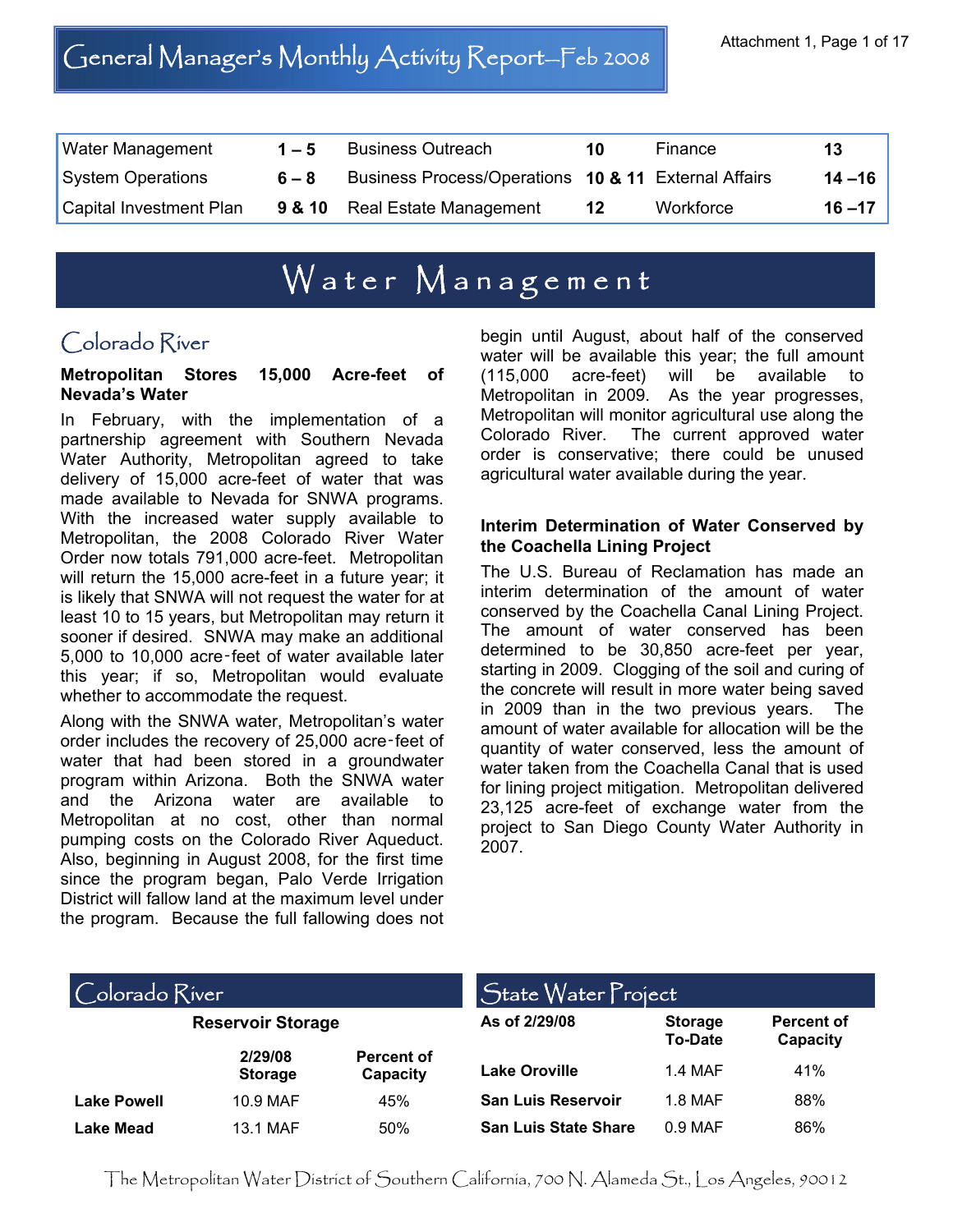## State Water Project State Water Project

#### **2008 Water Supplies**

On November 21, 2007 the California Department of Water Resources announced a 25 percent initial SWP allocation of 478 thousand acre-feet of supplies to Metropolitan and included Delta export restrictions resulting from the Federal District Court's remedy order to protect Delta smelt. On February 1, the allocation was increased to 35 percent or 669 TAF to Metropolitan. These allocations would have been higher but for actions taken to protect Delta smelt from Central Valley Project and SWP operations in the Delta. Because of where the Delta smelt spawn and develop in the Delta, the SWP has seen a reduction in its water supply of approximately 300 TAF; therefore, Metropolitan has seen a reduction in its SWP water supply of approximately 150 TAF to date.

#### **Bay-Delta Conservation Plan**

The Steering Committee for the Bay-Delta Conservation Plan adopted *The Bay Delta Conservation Plan: Points of Agreement for Continuing into the Planning Process* memorandum in November 2007, which identified a new isolated conveyance facility as part of a dual conveyance system to be addressed in the planning process. Since adoption of the points of agreement, Metropolitan staff participated on a variety of work teams focused on developing key elements of the conservation plan. Of particular interest to the long-term conveyance solution, the Conveyance Workgroup has been tasked with considering the design and operations issues associated with a new isolated conveyance facility and improvements to the existing State Water Project/Central Valley Project facilities in the south Delta as part of a dual conveyance system. Under the current schedule, the Implementation Plan for BDCP will be completed by December 2008.

#### **Endangered Species Issues – Longfin Smelt**

Petitions to list longfin smelt as threatened or endangered were filed with the California Fish and Game Commission (Commission) and the U.S. Fish and Wildlife Service (USFWS) in August 2007. The Bay Institute, Centre for Biological Diversity, and Natural Resources Defense Council, submitted the filings. The Commission considered the listing petition at its February 7, 2008 meeting, and took two actions:

- The Commission found that the petition to list the longfin smelt contained sufficient information to indicate that listing may be warranted, which makes the longfin smelt a candidate species that is protected by a take prohibition under the California Endangered Species Act.
- The Commission also adopted an emergency regulation authorizing incidental take of longfin by the Central Valley Project and State Water Project, provided that the projects comply with certain monitoring and flow objectives recommended by Department of Fish and Game staff specifically for the protection of longfin smelt.

The Commission did not accept the arguments of DWR and the State Water Contractors that the Wanger flow criteria for Delta smelt would be sufficient to protect the longfin smelt during the candidacy period. The DF&G recommendation includes flow objectives for Old and Middle River that are similar to the actions required for Delta smelt, but with different starting dates due to the earlier spawning period for the longfin smelt. The incidental take regulation for longfin will last for 180 days, and it can be extended for two additional 90-day periods. The longfin smelt can remain a candidate species for up to 12 months, at which time the Commission must make a decision whether or not to formally list the longfin smelt.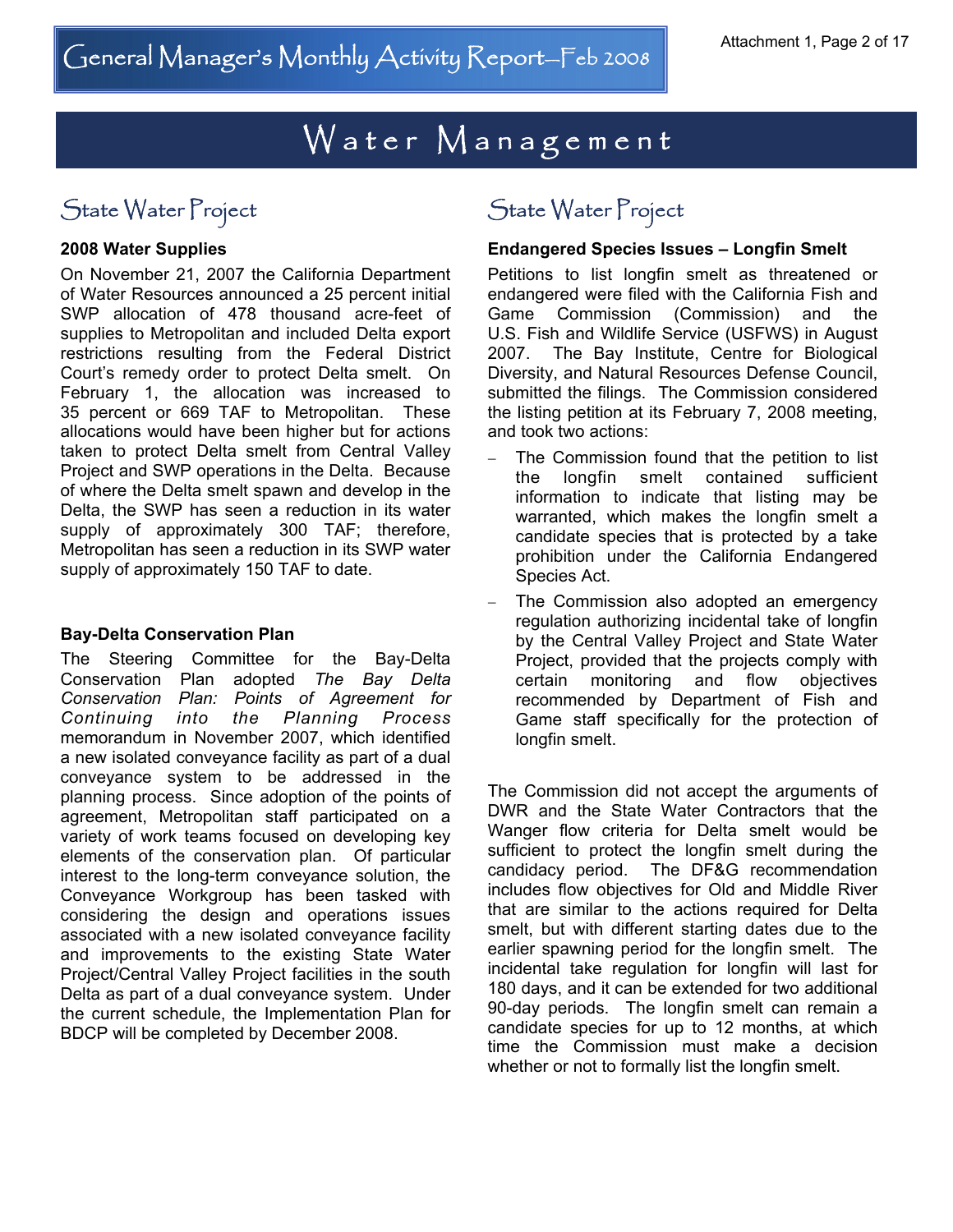## State Water Project

#### **Delta Vision**

The Governor's Delta Vision Blue Ribbon Task Force (Task Force) has defined a work plan for 2008 in order to complete its responsibility to develop a strategic plan that supports the Task Force's vision statement published in December of 2007. This work plan focuses on the following areas:

- 1. Mechanisms to implement the items on the Vision's near-term actions list
- 2. Ecosystem function: the Delta as an integral part of a healthy estuary
- 3. Reliable water supply for California
- 4. Delta as a unique and valued place, warranting recognition and special legal status
- 5. Governance and strategic finance
- 6. Assessment of dual conveyance as a preferred direction (complete by June 2008)

Four stakeholder workgroups have been set up to provide the Task Force with input on items 2‑5 above, and have been tasked with developing specific goals for each area, defining performance measures relative to those goals, assessing institutional capacity to address the goals, propose changes in system capacity that could help address the goals, test the proposals and revise them as necessary. For item 6 above, DWR and CALFED staff will be preparing an assessment of dual conveyance options and modeling results to assist the Task Force in further deliberation toward a June decision on a more specific call for conveyance changes.

A first draft of a strategic plan is planned for June 2008, with three iterations of that plan to be completed by October 2008. The strategic plan is to focus on implementing mechanisms and policies, and not provide a level of detail that identifies specific capital proposals or budget actions.

The export water community continues to be

involved in the process, participating in Stakeholder Coordination Group work teams and responding to key issues of the Task Force, as well as conducting joint fact-finding exercises, such as quantifying the level of all diversions in the Delta system.

#### **Sisk Dam (San Luis Reservoir) Corrective Action Study**

As a result of new seismic analysis, the U.S. Bureau of Reclamation is conducting a Corrective Action Study to address potential dam safety issues at B.F. Sisk Dam (San Luis Reservoir). Sisk Dam was constructed by the USBR and maintained by the California Department of Water Resources. USBR and DWR are partnering in the study that is expected to take two to four years to complete. The study will identify and evaluate risk reduction alternatives that will improve the stability of the dam during an earthquake.

Sisk Dam is located in a seismically active area with a fault crossing the reservoir. Analysis has shown that a major earthquake would cause crest settlement and embankment deformation. Failure could inundate hundreds of square miles. Additional geotechnical exploration and analysis may be required to better understand the risks associated with seismic activity. Metropolitan staff directly monitors the activities and attended a related workshop in February.



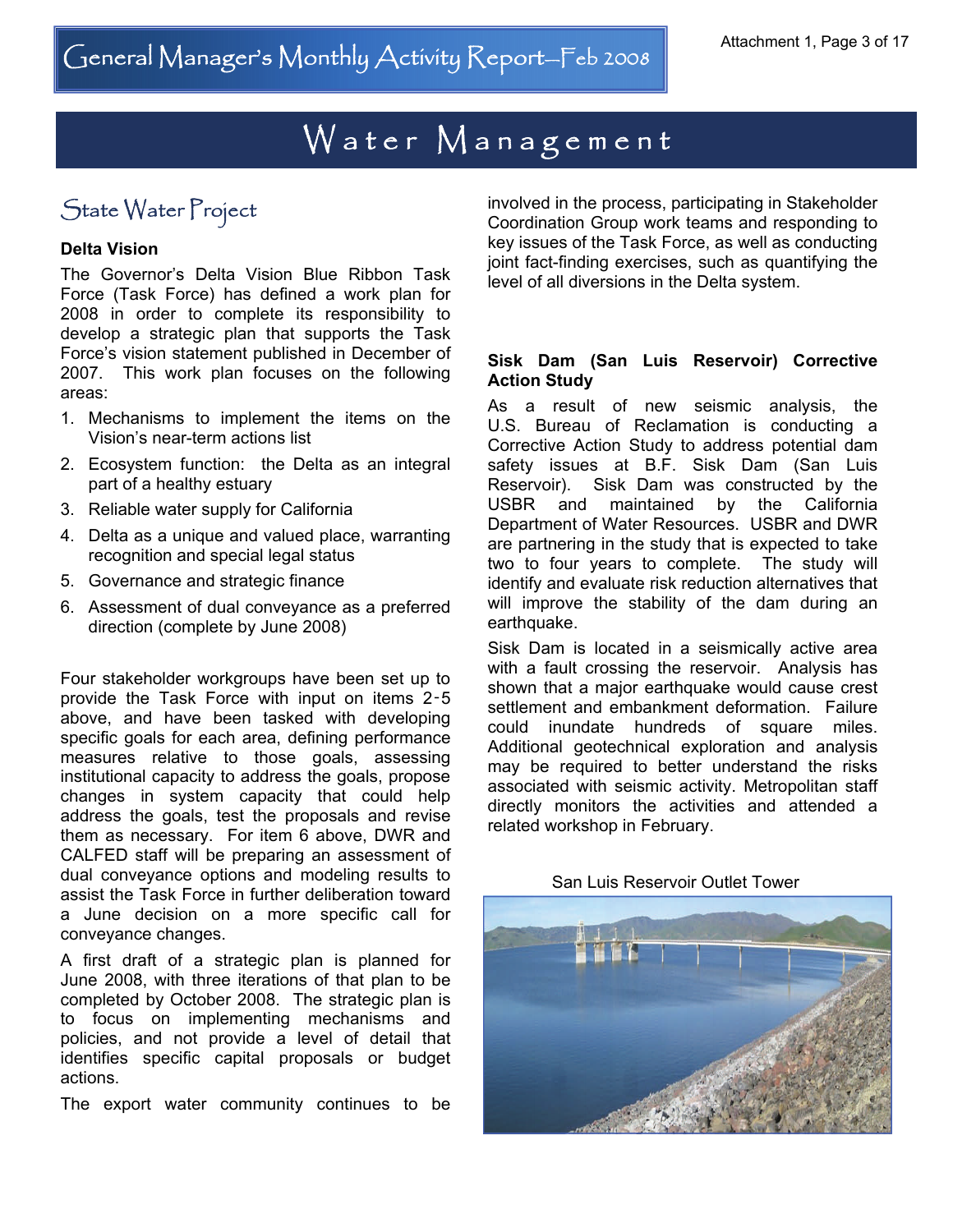#### **Dam Remediation Project**

The California Department of Water Resource previously identified potential seismic safety risks in the foundation of Perris Dam in 2005. The state has lowered the lake's water level as a precaution to protect public safety for those living downstream. The total cost to repair the dam to its original level is currently estimated by DWR at \$392.5 million. A final environmental document and a decision on extent of repairs has yet to be made.

On February 14, 2008, Metropolitan's General Manager Jeff Kightlinger along with general managers from Coachella Valley Water District and the Desert Water Agency met with DWR Director Lester Snow to discuss the Lake Perris Dam Remediation Project. The major issue discussed included allocating the repair costs based on the benefits received while ensuring public safety, operational, and water supply reliability.

## Conservation

#### **Proposition 50 Funding Workshop**

In February, Metropolitan hosted one of five Department of Water Resources' Proposition 50 public workshops at Union Station headquarters. The workshop, which was attended by member agencies and retail agencies, provided relevant information regarding the proposal solicitation process and application requirements. About \$37 million is available for funding from the Agricultural and Urban Water Use Efficiency Grants under Proposition 50 and the United States Bureau of Reclamation. Metropolitan and its member agencies are eligible to submit proposals and will be seeking funds in support of conservation programs.

### Lake Perris **Conservation Planning Conference**

Staff participated in the American Water Works Association's annual conference and exposition focusing on conservation and resource planning by providing technical presentations in several areas including Metropolitan's commercial incentive program, water savings performance program, local resources program, weather-based irrigation controller distribution approaches, and Metropolitan's conservation model for tracking water savings. This year's conference included more than 20 technical sessions and over 100 presentations, covering topics such as conservation planning versus drought response, cost-efficient conservation programs, communicating and marketing water efficiency, tools for water sustainability planning and case studies.

## California Urban Water Conservation Council Update

Metropolitan staff is participating in comprehensive review of the CUWCC's Best Management Practices, which is being undertaken at the direction of the CUWCC's Steering Committee. This review could lead to a complete redrafting of the BMPs to reflect the evolution of technologies in the commercial, residential, and landscape sectors. In addition, the review will be looking at alternative standards for compliance under the CUWCC's Memorandum of Understanding by evaluating the use of an overall water savings target for each agency, instead of the current device-by-device compliance requirement that exists today. This review is expected to be completed by the end of 2008 in order to coincide with the renewal date for the current MOU. As elected members of the CUWCC Steering Committee, Metropolitan, the Los Angeles Department of Water and Power, the San Diego County Water Authority, the Municipal Water District of Orange County, and the Long Beach Water Department will participate actively in any proposed revisions.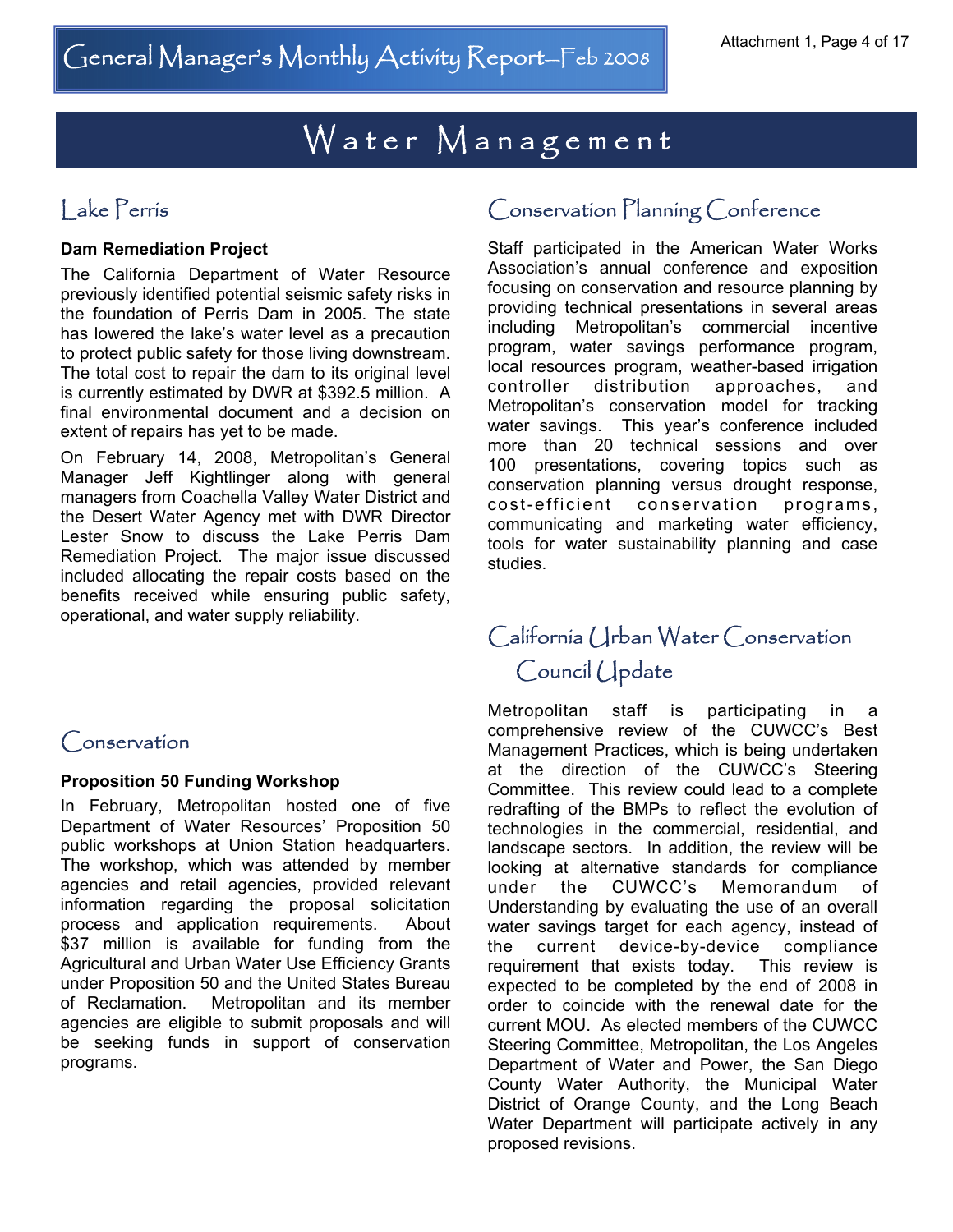#### High Efficiency Clothes Washer Program Local Resources Program

In February, Metropolitan and the member agencies exhausted grant funding totaling \$1.7 million under the high-efficiency clothes washer rebate program. Proposition 50 funding administered through the California Department of Water Resources resulted in more than 47,000 rebates achieving a lifetime water savings of almost 20,000 acre-feet throughout Metropolitan's service area. Twenty-two member agencies partnered with Metropolitan offering rebates to retrofit with more efficient models.

#### Desalination

Two developments have occurred with member agency seawater desalination projects. The Long Beach Water Department has started construction of its experimental *Under Ocean Floor Seawater Intake and Discharge Demonstration System* project. This project will test the viability of using subsurface intake systems for seawater desalination in Southern California.

In early February, two environmental groups sued the California Coastal Commission over the proposed Carlsbad Seawater Desalination plant. The Coastal Commission granted conditional approval for the project in November 2007. The lawsuit claims the Coastal Commission's approval was improper because there was not enough information provided to evaluate the environmental impacts of the project. The lawsuit also claims that the Commission failed to uphold environmental provisions in the Coastal Act requiring it protect the lagoon where the facility is located.

#### **State Board Policy on Recycled Water**

In conjunction with the WateReuse Association, Metropolitan provided comments to the State Water Resources Control Board's draft strategic plan update, which primarily focused on the promotion of sustainable water supplies through water reuse. The comments encouraged the Board to appropriately and effectively address barriers to recycled water development identified by the State Recycled Water Task Force in 2003.

#### **Water Savings Performance Program**

In January, staff executed a conservation agreement with Ready Pac Produce, Inc. to provide almost \$250,000 in financial incentives to help implement water saving process improvements at the Irwindale facility. Ready Pac will invest in capital improvements to increase water-recycling capability and improve water efficiency in their processing, cooling and sanitizing operations. The project is expected to save about 256 acre-feet of water annually.

Also in January, staff executed the first landscape irrigation improvement agreement with Sycamore Canyon Village Homeowners Association in Simi Valley. Up to \$54,000 will be provided in financial incentives under a five-year agreement for the project that is expected to save approximately 63.5 acre-feet per year.

#### **Public Sector Program Recycled Water Retrofits**

Metropolitan's Public Sector Program has provided over \$300,000 to public agencies in conservation incentives and over 200 public agency water use audits have been scheduled. Metropolitan executed an agreement with West Basin Municipal Water District to provide funding to convert public irrigation systems to recycled water. The next step is for West Basin to assemble a list of public sites including schools and parks that would convert to recycled water later this year.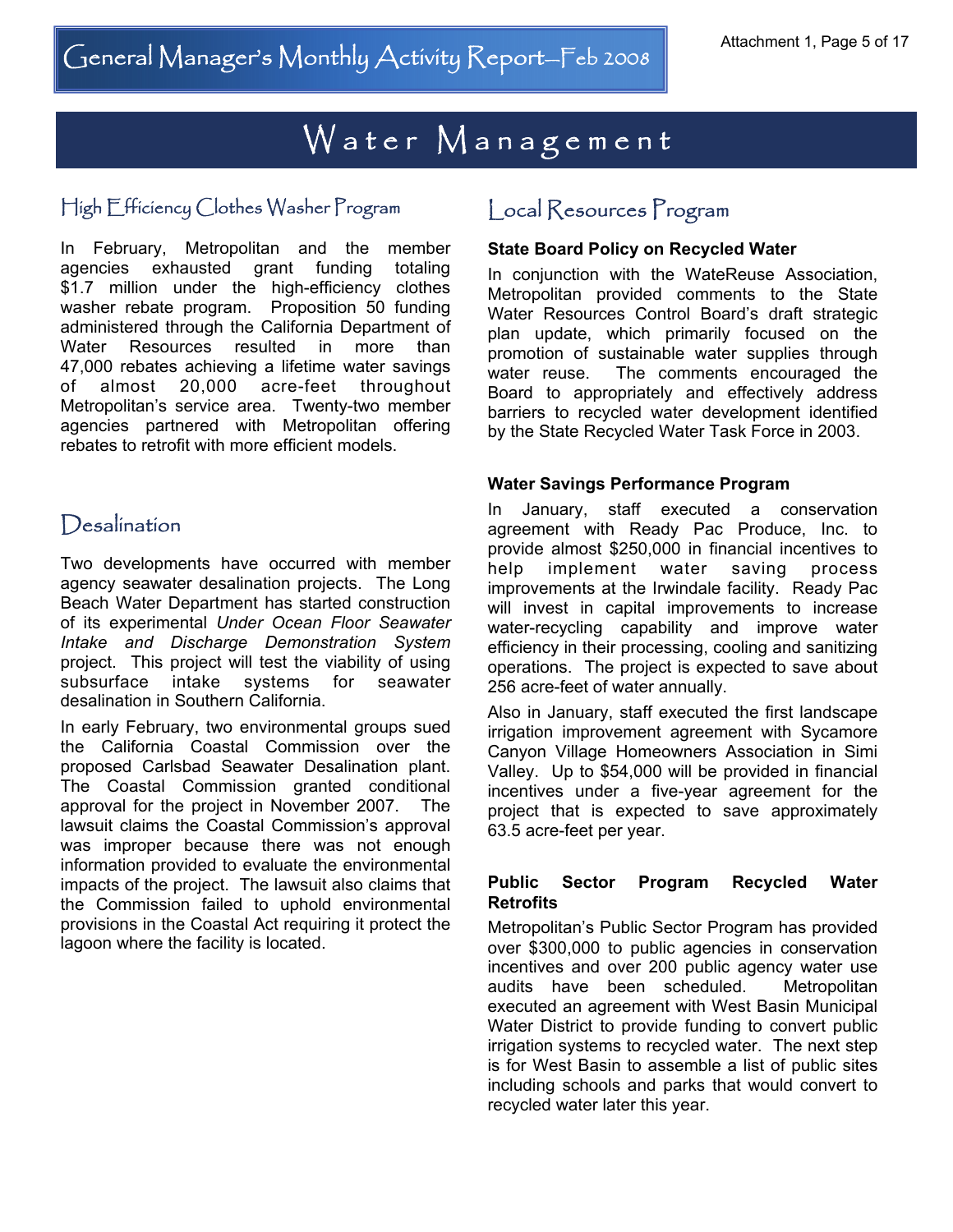# $System$  Operations

## Water Demands

Water Sales Cash Year (May-April)

| 2,177,496 AF Current Projection |
|---------------------------------|
| 2,161,756 AF Budget Projection  |
| 15,740 AF Difference            |
|                                 |

**As of Feb. 19, sales for Calendar Year 2008 are 2.0 MAF.**

## Distribution and Storage (As of 2/29/08)

Current Storage

| Lake Mathews | 163.000 AF |
|--------------|------------|
| Lake Skinner | 69.400 AF  |
| DVL          | 601.600 AF |
| Lake Perris  | 73,300 AF  |

## Water Tasting Award

Metropolitan tied for first place in the  $18<sup>th</sup>$  annual Berkeley Springs International Water Tasting Award for the best tasting municipal drinking water. Metropolitan was also awarded first place in 1998 and has placed in the top five, four other years since. The water judged was from the Joseph Jensen Treatment Plant. The Berkeley Springs competition uses ten judges, who look, sniff and taste water under guidelines like those in a wine tasting. The waters were rated for each attribute including appearance, aroma, taste, mouth feel, and aftertaste. This year's competition included 21 municipal entries from 10 states and the District of Columbia, as well as eight Canadian cities and Putaruru, New Zealand.

### Sales/Deliveries

February Sales Estimate 91,000 AF February Delivery Estimate 99,000 AF **\***

**\*** excludes Desert Water / Coachella Valley

## System Operations

During the month of February projected deliveries of 99,000 acre‑feet are lower than normal, due to an ongoing interruption of groundwater replenishment deliveries and agency requested reduced flow periods to allow for maintenance work on portions of their system.

Pumping on the Colorado River Aqueduct was reduced from a six pump flow to a four pump flow to allow staff to implement quagga mussel control measures along the Colorado River Aqueduct, prior to the full CRA shutdown scheduled for March 10 through March 19, 2008. Although the State Water Project allocation increased from 25 percent to 35 percent on February 1, 2008, SWP blends remained at 30 percent for the Weymouth and Diemer treatment plants, due to below normal SWP supply. SWP blends in the San Diego Canal to Lake Skinner also remained at low levels during the month.

In response to the low current SWP allocation and lack of other supplemental SWP supplies, such as carryover storage from 2007 and Article 21 surplus, returns from SWP related storage and exchange program partners are continuing in early 2008. The programs being implemented for 2008 include Semitropic, Mojave, Kern Delta, San Bernardino and Arvin‑Edison and the projected deliveries from these programs could exceed 200,000 acre-feet in CY 2008 depending on the final SWP allocation and the amount of supply requested from Semitropic's other banking partners.

Imported supplies are also being supplemented with return from the Calleguas and Foothill groundwater conjunctive use storage programs. An earlier call for 4,333 acre-feet from the Long Beach conjunctive use program was successfully completed in calendar year 2007.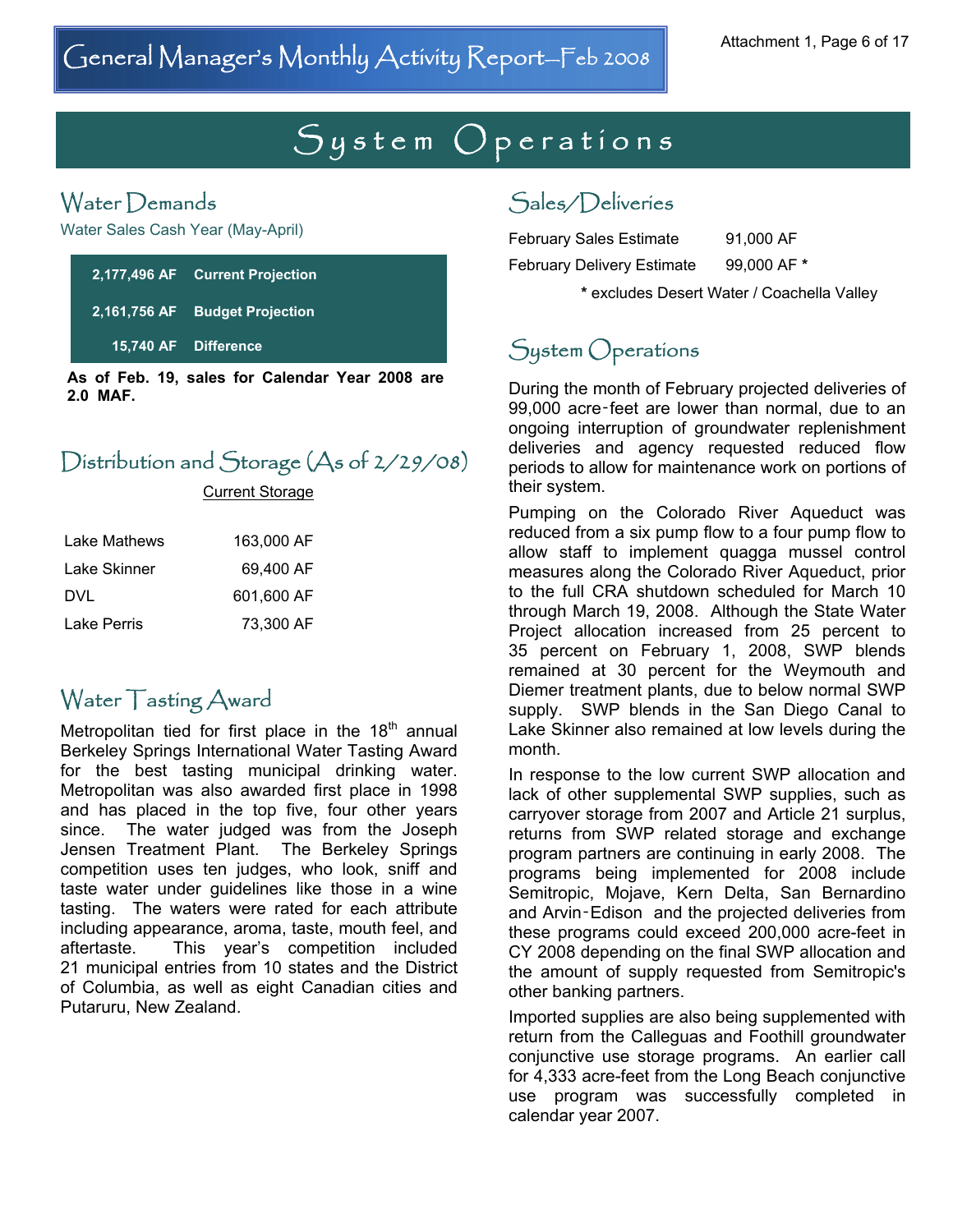# System Operations

#### Treatment Plant

The Jensen plant was also shutdown on February 23 for one day to accommodate California Department of Water Resource's testing of a gate for Department of Safety of Dam's requirements at Castaic Lake.

At the Skinner plant, staff met with San Diego County Water Authority staff to ensure the 100 mgd Twin Oaks plant would operate in close coordination with other facilities in the region when the plant comes on-line in April.

## Conveyance and Operations

General Electric contractor started the repairs of the 6.9 KV circuit breakers at Diamond Valley Lake. The repairs are needed to make sure the cubicle and breakers are aligned and compatible based on the original specifications. Construction continues on the sodium hypochlorite feed station at Copper Basin. Construction is currently scheduled to be completed by June 2008.



Copper Basin Sodium Hypochlorite Tank Storage Slab Being Placed

#### **Rialto Pipeline Rollout**

#### System Maintenance

Los Angeles Department of Water and Power supported Water System Operations by repairing the transformers at the San Dimas hydroelectric plant. Annual service was completed at the Temescal and Corona hydro electric plants.

There are a total of 19 shutdowns scheduled to perform maintenance and rehabilitation during the 2007-2008 Shutdown Season and to date 14 have been successfully completed. In February, the seven-day shutdown of the Rialto Pipeline, which began on February 4, 2008, allowed Inland Empire Utilities Agency's contractor to install shut-off valves for two service connections and Metropolitan's contractor to install two sectionalizing valves and one roll-out bulkhead/spool piece. The outage was extended an additional 12 hours due to misalignment issues of the rollout bulkhead/spool piece. There was a five-day unscheduled shutdown of the San Diego Canal. The shutdown was in response to Fish and Game requirements that no standing water that has been exposed to quagga mussels be discharged into another water system. The shutdown allowed personnel to inspect distressed panels north of Diamond Valley Lake and to also chlorinate the Lake Skinner East Bypass Pipeline, for quagga mussel control, prior to the three‑day Lake Skinner Outlet Tower shutdown, which began on February 19, 2008. A three-day San Diego Pipeline No. 5 shutdown began on February 17, 2008. This shutdown allowed San Diego County Water Authority to perform work on their portion of the pipeline.

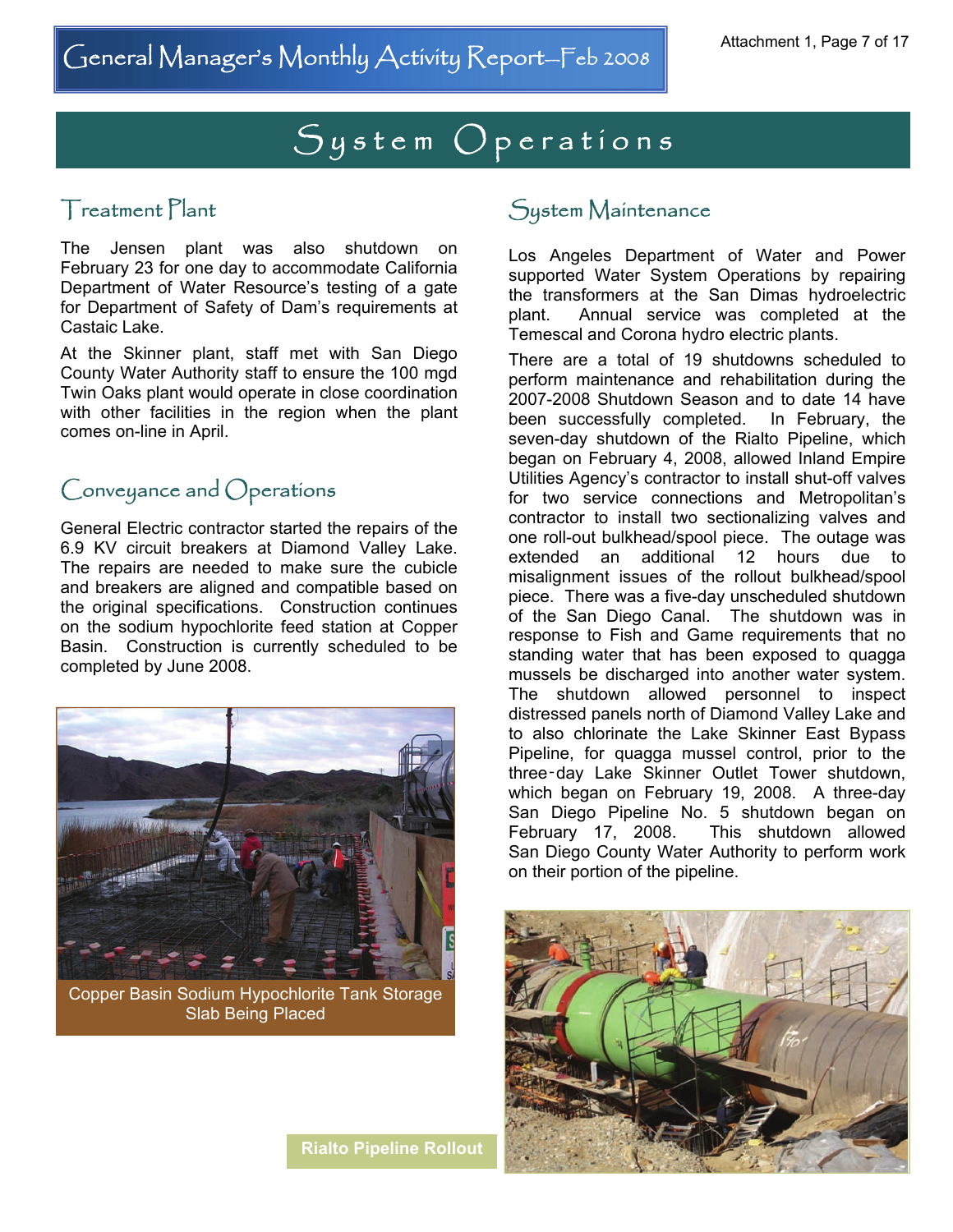# System Operations

## Power Operations and Planning

On February 5, Metropolitan provided the requested documentation to the Western Electricity Coordinating Council proving compliance with relevant electrical reliability standards. These standards are part of a new mandatory national program to assure the reliability of the North American electrical system and Metropolitan is subject to over 70 standards, with more in development.

On February 11, Metropolitan filed general comments with the Federal Energy Regulatory Commission on a potential pump/generation facility that would be located in the Kaiser mines north of the Eagle Mountain Pumping Plant. While the current design of the new generation facility no longer proposes to interconnect to the CRA electrical transmission system, Metropolitan still has several concerns with this facility.

Metropolitan hosted a Parker-Davis Project planning meeting on February 13 at Gene Camp. Attendees included representatives of the Bureau of Reclamation, Western Area Power Administration and Parker-Davis Project power contractors. Some of the issues discussed were the impact of the quagga mussels and the failure of an acceptance test related to the refurbishment of Parker Unit 1.

Metropolitan provided comments on February 14 to a Draft Programmatic Environmental Impact Statement for federal energy corridors in eleven western states. These corridors would expedite the locating of new transmission lines and energy pipelines across federal land. Several of the corridors would cross or be adjacent to Colorado River Aqueduct facilities. Metropolitan raised several concerns including potential adverse impacts to the CRA electrical transmission system.

### Quagga Mussels

In February, the Board approved a request to appropriate \$1.77 million and authorize final design, procurement and construction of new chlorine injection point at Lake Skinner Outlet Conduit; authorize procurement of two liquid chlorine trailers; authorize an increase of \$450,000 in the operating equipment budget for procurement of two mobile chlorination units.

## Taste-and-Odor

Taste and odor is acceptable in all of Metropolitan's source and finished waters.

#### Chromium 6

The California Department of Toxic Substance Control conducted a series of summit meetings with regulators, stakeholders, and Indian Tribes to seek ways to keep the Pacific Gas and Electric's Topock Remediation Project on schedule.



System Maintenance—Rialto Pipeline Rollout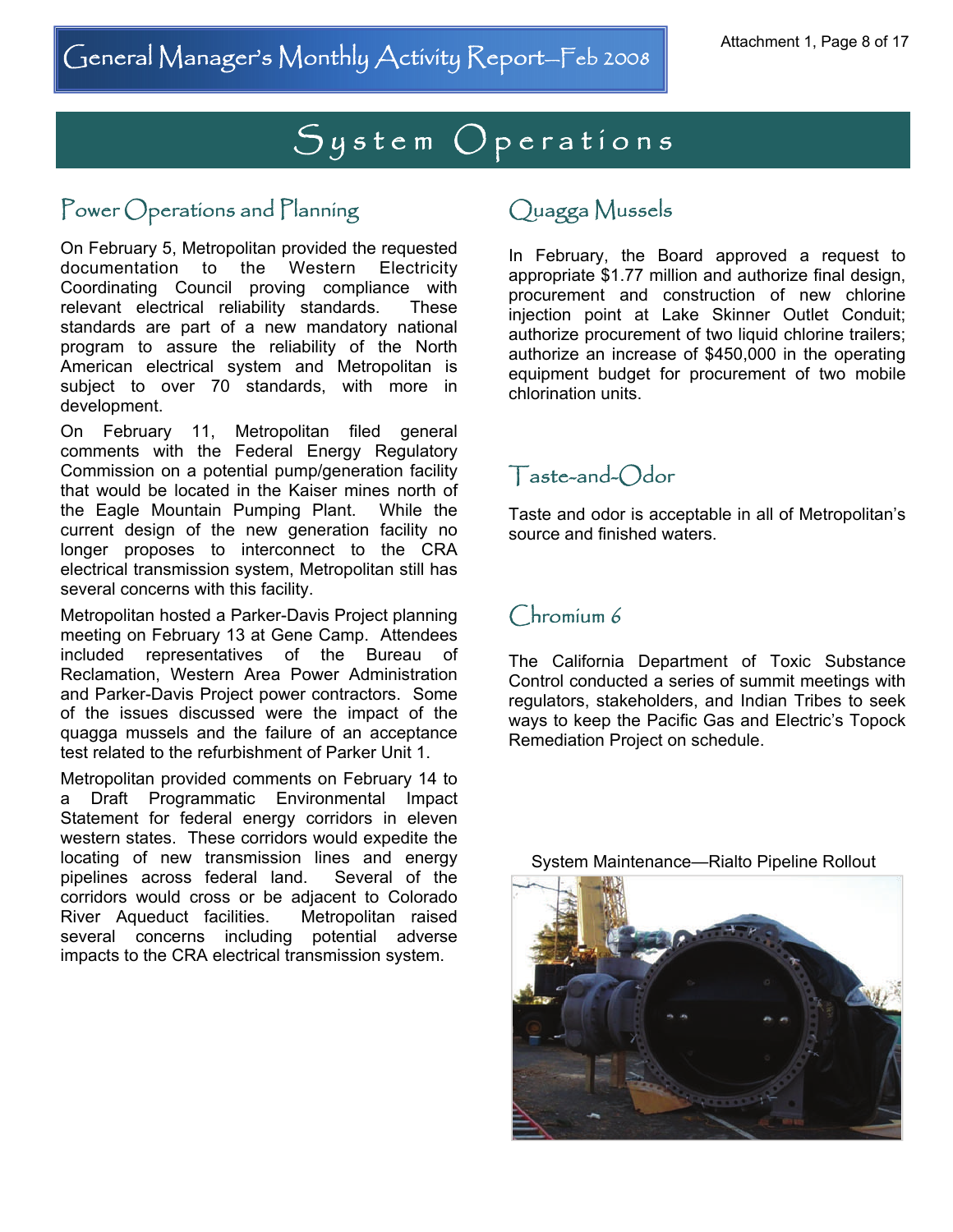# $\overline{C}$  a p it al  $|n$ v e s t m e n t  $\overline{Pl}$  a n

**Ongoing Contracts—**18 construction contracts and 4 related procurement contracts were ongoing through January. The total bid amount of these contracts is \$858 million.

**January Construction Payments—**Over \$19 million in contract payments were made for construction performed in the month of January. Over \$5 million were related to work at the Skinner plant, including the ongoing construction of ozonation facilities, and Washwater Reclamation Plant 3. Over, \$5 million were expended on the Arrowhead Tunnels construction. Less than \$1 million were related to work at the Diemer plant, site preparation for Oxidation Retrofit which is at 99 percent complete. And over \$1 million were expended on the north reach of the Perris Valley Pipeline. Contract payments during the month were down overall, due to January having a reduced number of workdays due to inclement weather.

Total projected capital expenditures for the 2007/08 fiscal year were originally estimated at \$498 million; however staff revised this forecast to \$422 million for the fiscal year. The primary reason for the revision is delays with the Oxidation Retrofit at the Weymouth plant. An inadequate number of construction bids were received and, as a result, the two bids were rejected. Staff is currently reviewing the timing associated with the readvertising of this construction package in order to complete critical rehabilitation projects at the Weymouth Plant, and to ensure Metropolitan receives an adequate number of responsive bids.

**Major Contracts—**Through mid February 2008, the Inland Feeder, Arrowhead East Tunnel mining effort has advanced a total of 21,875 feet, which is 97 percent of the tunnel length. At the Arrowhead West Tunnel, the mining effort has advanced a total of 16,520 feet, which is 83 percent of the tunnel length.

**Other Contracts** – Skinner Treatment Plant Oxidation Retrofit and Washwater Reclamation Plant No. 3 is approximately 75 percent complete. At the Diemer plant, the construction of the ORP

## CIP Summary CIP Summary continued......

site preparation work remains at approximately 97 percent complete; construction of the Vehicle Maintenance Center and Solids Handling Facility is approximately 99 percent complete; construction of Phase I of the Chemical Tank Farm Improvements for the ORP is approximately 99 percent complete; and final design of the Diemer ozone facilities is 99 percent complete. At the Jensen treatment plant, a project for chlorine containment, unloading and handling is approximately 67 percent complete. Three contracts for the removal and replacement of new Metropolitan-furnished vacuum and air release valves throughout portions of the Distribution System are approximately 94 percent complete. The Perris Valley Pipeline, North Reach is 24 percent complete. Two additional Ozone Contactors at the Mills Treatment Plant Facility is 20 percent complete.

## Profile on Recent CIP F vent

**International Right of Way Association Award**  Metropolitan was recently selected as the 2007 Employer of the Year by IRWA Chapter One. The International Right of Way Association Employer of the Year Award recognizes associate companies which actively support their employees as IRWA members. Each company demonstrates strong employee support and commitment at chapter, regional and international levels of the Association in terms of participation, financing, time allowance, facilities, service, etc.

The Committee recognized Metropolitan for its encouragement of professional development in the right-of-way industry.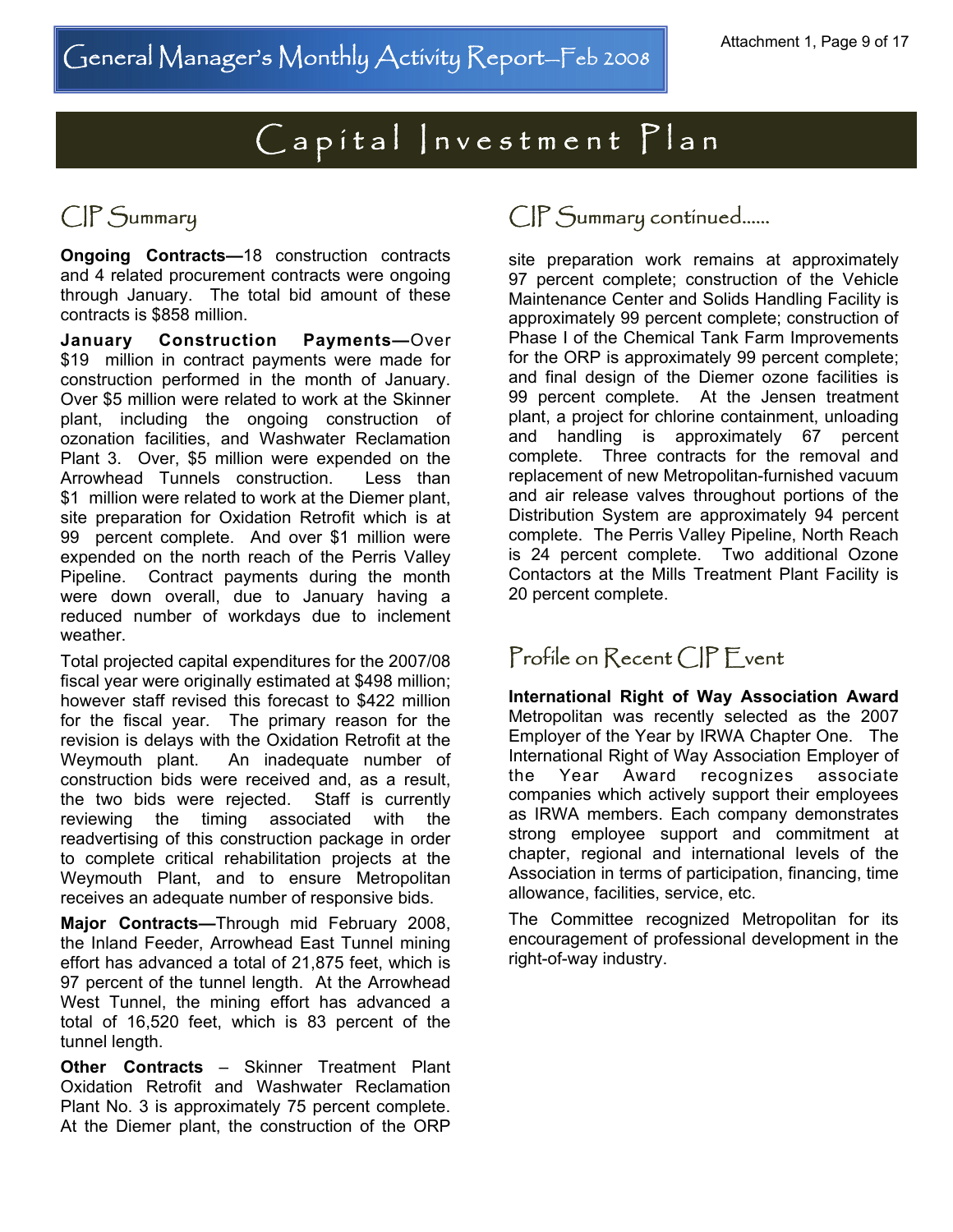# Capital Investment Plan

## Water Supply—Perris Valley Pipeline

This 96-inch diameter pipeline will be approximately six and a half miles long, extending east and south from the Mills plant to provide service to Eastern Municipal Water District and Western Municipal Water District of Riverside County. A portion of the pipeline at the Mills plant was constructed via a contract issued by Western MWD. Metropolitan will construct the remaining portions of the project under the revised project plan approved by the Board in October 2006.

North Reach – Pipe installation adjacent to the I-215 freeway has been completed. The contractor is now installing pipe in Alessandro Boulevard adjacent to the Mills plant. The contractor's progress has been slowed recently by less favorable ground

conditions. In response to the slowed progress, the contractor implemented the following activities: (1) extended working hours; (2) working on Saturdays; and (3) using a second pipe installation crew. Staff is continuing to monitor the Contractor's progress. Construction is approximately 30 percent complete and scheduled to be completed by June 2008.

South Reach – Final design of the South Reach has been completed and the specification package was advertised for bids on February 12. A construction contract is scheduled to be awarded in spring 2008, and service to EMWD is scheduled to begin by late summer 2009.

# $B$ usiness  $O$ utreach

Several times a year, Metropolitan conducts *Connect 2 MET*, a business-to-business outreach event which educates local businesses on how to do business with public agencies and provides access to purchasing department staff from a variety of public agencies, large private companies, and resource partners within the region. The hosts for this month's event were Directors Willard H. Murray, Jr. and Edward C. Little who represent West Basin Municipal Water District. Over 225 business owners attended.

Business Processes/  $O$  p e rations

#### Emergency Management

On February 1, the Mills treatment plant activated their Incident Command Center to facilitate planning, communications, and resources while eliminating a leak on a connection to a chlorine trailer.

Staff continues planning the Golden Guardian 2008 exercise planned November 13, 2008. This exercise is a state-wide effort based on a 7.8 earthquake on the Southern San Andreas Fault.



.

#### **Security**

Security developed content and supplied photographs as part of collaboration with External Affairs to establish Metropolitan's first enterprise-wide security awareness campaign.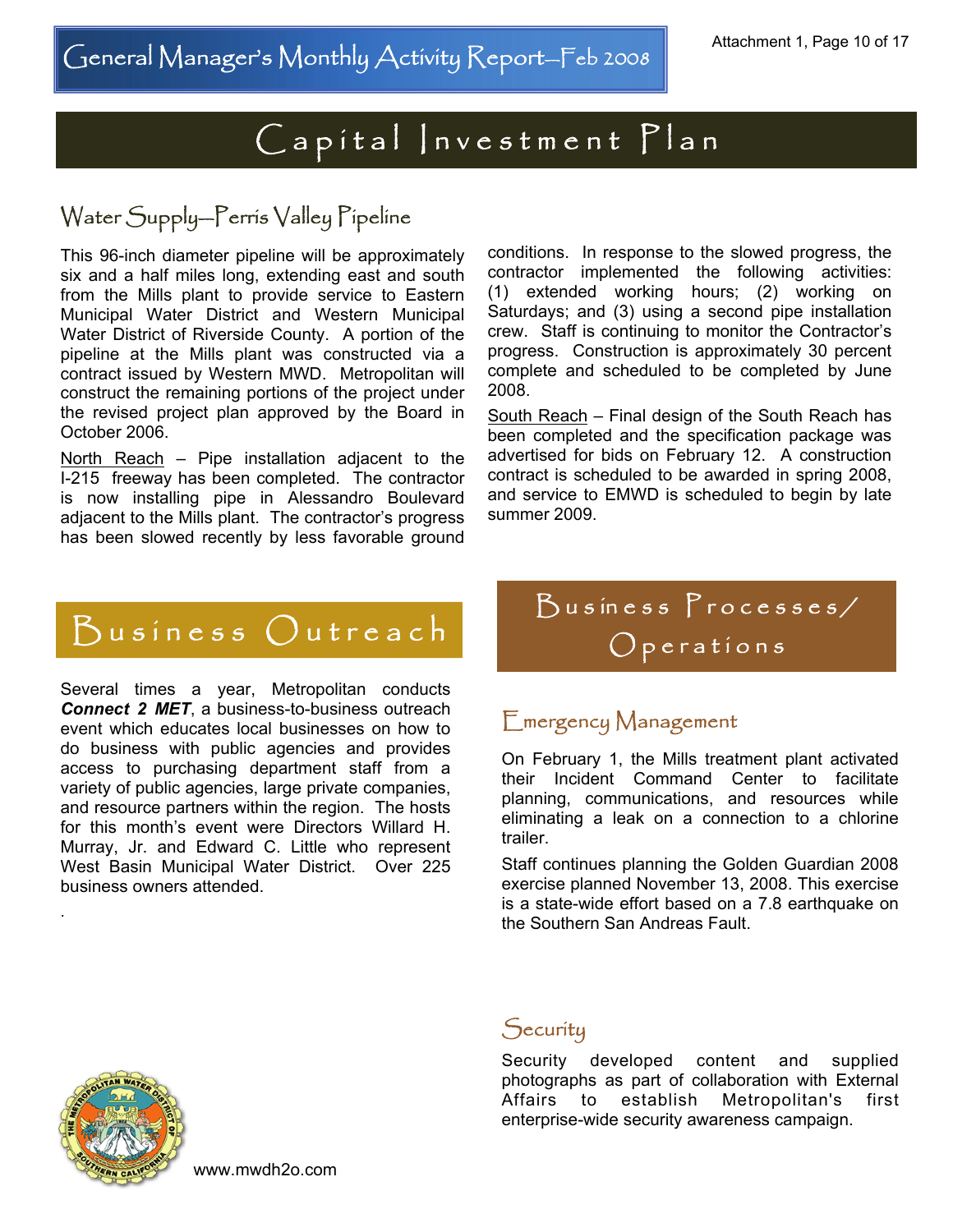# Business Processes/ Operations

#### **Deployed Energy Management System Phase II Database**

Phase II of the Energy Management System assists Metropolitan staff with scheduling, contracting, execution, tracking and auditing of energy purchases related to the CRA. The EMS Phase II system has been installed, configured and tested. During the period, user acceptance testing was successfully completed and the database was moved into production. The expected benefits of this project expected are:

- − Stewardship and governance of a \$30 million a year business process for power scheduling, purchasing and accounting.
- − Centralization of Power Generation Scheduling and Automated Power billing data will eliminate errors associated with the current process.
- − Communication and integration of systems will be improved through the use of centralized systems for Power Management, requiring staff to perform their activities against the same repository of data.
- − Settlement accuracy will no longer be subject to data repositories that are duplicated as they are transported through the organization as spreadsheets or manual data sheets. This will improve settlement accuracy and eliminate redundant booking.
- − Utilization of automated systems will allow for security improvements as security becomes subject to user defined information technology security standards.
- − Automated Power Management systems will provide opportunity for formalized auditing.

In addition to the above stewardship and risk management benefits, the project also allows for approximately \$30,000 a year in labor savings as compared to the original manual and spreadsheet processes.

#### **Replace Metropolitan's 16-year-old Telephone System**

The existing system serving all Metropolitan's sites is 16 years old and has reached the end of its useful life. Many components are difficult to obtain because equipment is outdated and no longer manufactured or supported by the vendor. In 2000, the Board authorized installation of factory refurbished equipment in lieu of new equipment, saving \$1.1 million in initial costs and deferring expenditures to replace the system. At that time, staff estimated that the telephone system would have a continued life of approximately five years. In 2006, the Gardner Group emphasized the urgency of replacing the current phone system given its age and associated risk of failure. The phone system is becoming increasingly unreliable, with 24 instances of component failure in the last year. In addition, the existing system lacks the flexibility to meet Metropolitan's evolving voice communication requirements.

Four replacement options to deliver a new system were analyzed. The Board approved the Metropolitan managed Voice Over Internet Protocol-based system and appropriated \$10.2 million.

#### **Conducted IT Disaster Recovery Workshop**

In February, Information Technology continued to conduct disaster recovery workshop training with staff to ensure preparedness as part of an ongoing effort to refine Metropolitan's ability to recover critical IT systems in the event of a disaster. In addition, IT continued joint planning with business continuity staff in preparation for an upcoming IT Disaster Recovery exercise scheduled for March.

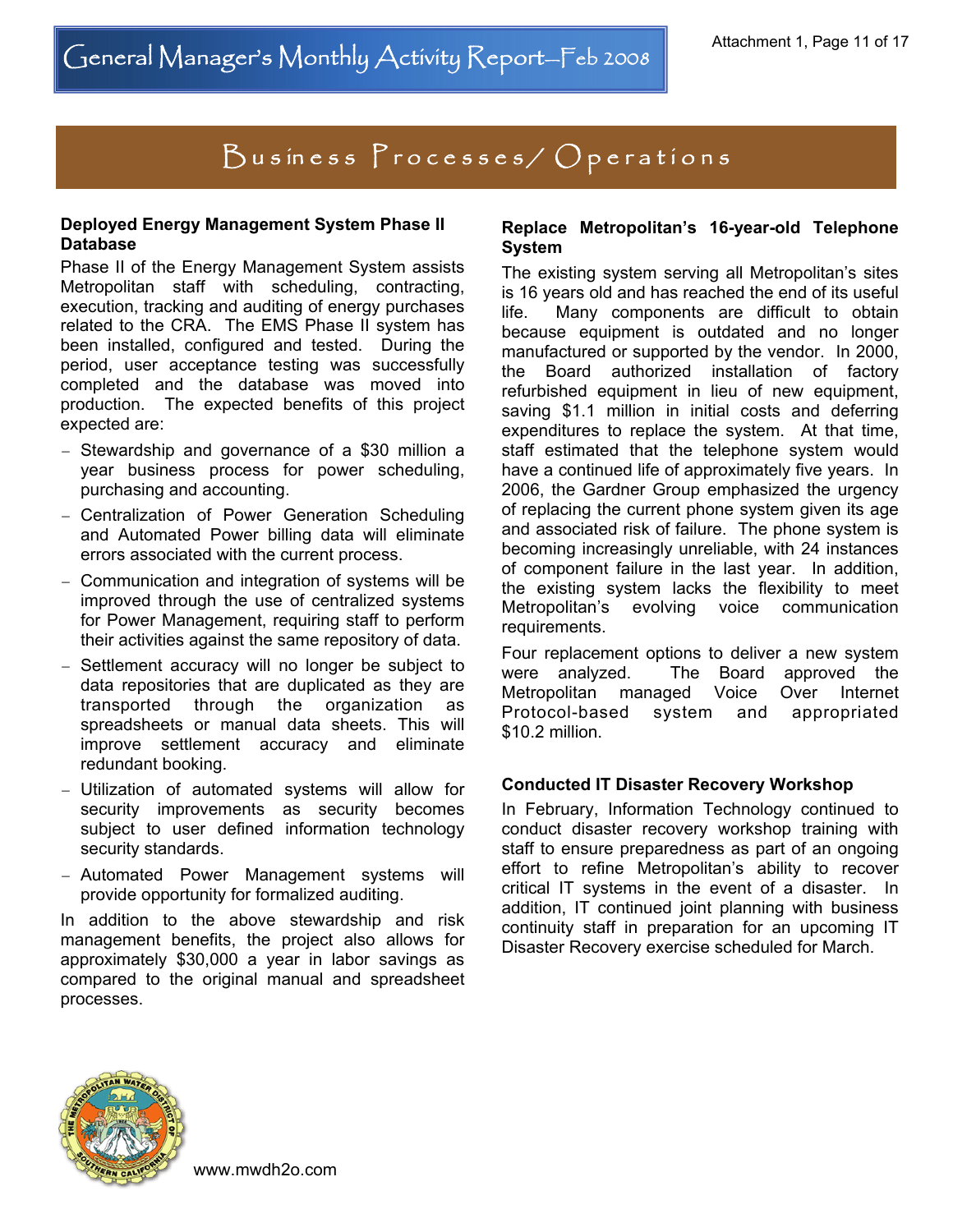# Real Estate Management

## Diamond Valley Lake Recreation Program

| <b>Appropriation Budget</b>      |                    |
|----------------------------------|--------------------|
| Approved distributed funds       | \$68.9 M           |
| <b>Undistributed funds</b>       | \$23.9 M           |
| <b>Total Appropriation</b>       | \$92.8 M           |
| <b>Surplus Property Sales *</b>  | \$4.7 <sub>M</sub> |
| Actual expenditure as of 1/31/08 | \$62.6 M           |

\* Appropriated for use related to the Center for Water Education debt per February 2007 Board Action.

## Diamond Valley Lake Recreation Program

Metropolitan's Board of Directors approved the expenditure from an existing appropriation for the Diamond Valley Lake Security and Wildlife Corridor Protection Fencing Project. This construction contract was awarded to Lightning Fencing Company.



#### Leases, Licenses and Entry Permits

A year-to-year lease was issued to Agri-Empire for agricultural purposes on a 63-acre parcel located north of Diamond Valley Lake near the City of Hemet. The leased parcel does not have operating facilities and was acquired during the relocation of Newport Road and Domenigoni Parkway.

An entry permit was granted to SAF-r-DIG, Utility Surveys, Inc. to pothole along a portion of the Box Springs Feeder right-of-way between Sycamore Canyon Road and Eastridge Avenue in the City of Riverside. The pothole survey is needed during preparation for a proposed lease to provide non-code parking and landscaping adjacent to a neighboring business park development.

#### Real Estate Activities

The orange grove removal work is 100 percent complete at Metropolitan's Eagle Valley property northwest of Lake Mathews and located within the City of Corona. Staff will continue weed abatement activities and ongoing security measures in continuing efforts to prevent illegal dumping and trespass. The Eagle Valley property is approximately 1,100 acres in size and was acquired in December 1995.

A permanent easement was conveyed to the City of Riverside for public utilities that will cross a portion of the Box Springs Feeder right-of-way.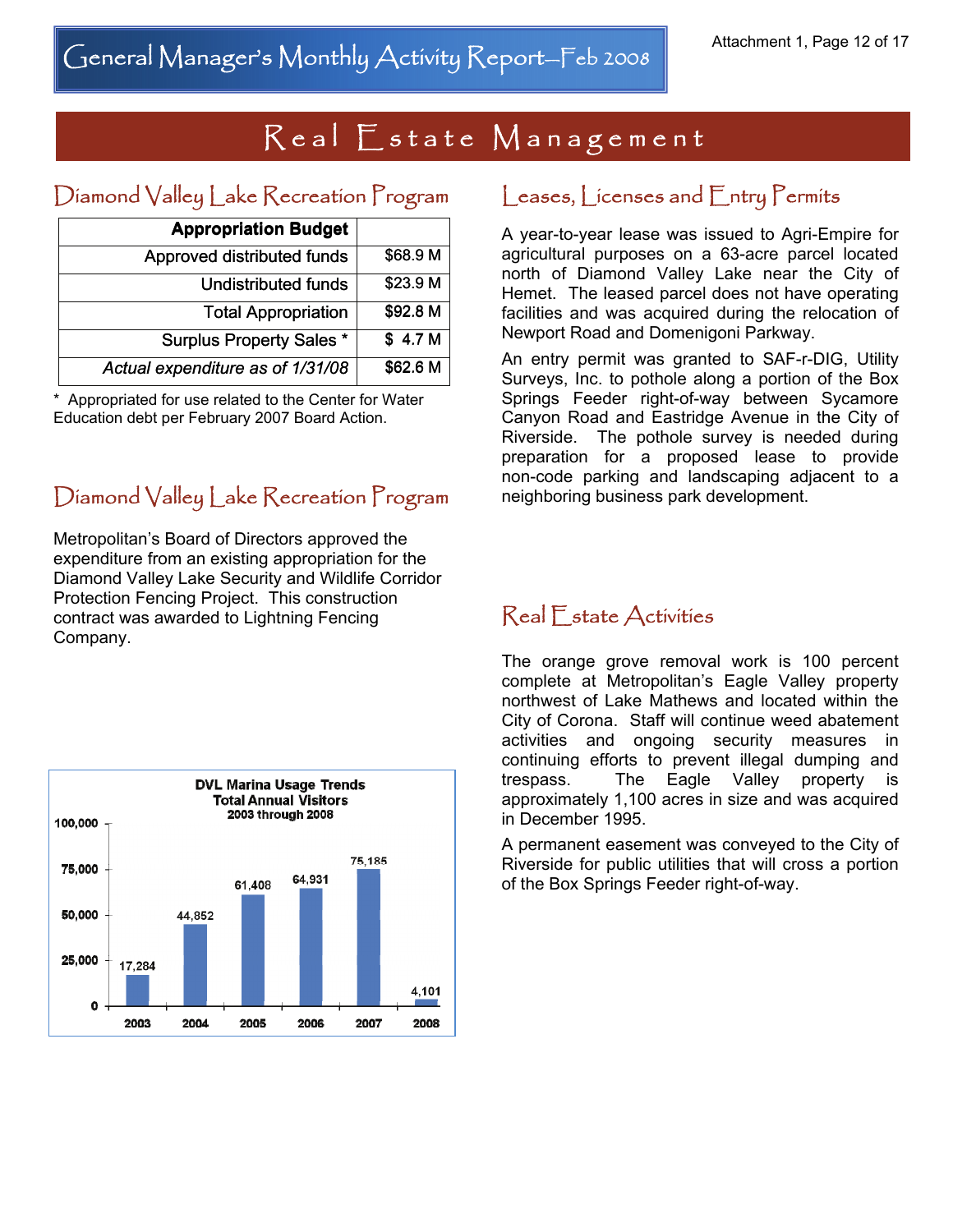# General Manager's Monthly Activity Report-Feb 2008 Attachment 1, Page 13 of 17







# $F$  i n a n c e as of January 31, 2008



Excludes Bond Construction and Other Trust Funds Activity Excludes Bond Construction and Other Trust Funds Activity



#### **Summary Financial Statistics**

|                                                 | Target Actual       |  |  |
|-------------------------------------------------|---------------------|--|--|
| <b>Fixed Charge Coverage</b>                    | $> 1.20 x - 1.67 x$ |  |  |
| <b>Revenue Debt Service Coverage</b>            | $> 2.00 x$ 2.12 x   |  |  |
| Revenue Bond Debt / Equity Ratio < 100.0% 72.3% |                     |  |  |
| <b>Credit Ratings</b>                           |                     |  |  |

|                             |     | Target Actual |
|-----------------------------|-----|---------------|
| - Moody's Investors Service | Aa2 | Aa2           |
| - Fitch Ratings             | ΑA. | AA+           |
| - Standard & Poor's         | ΔΔ  | AAA           |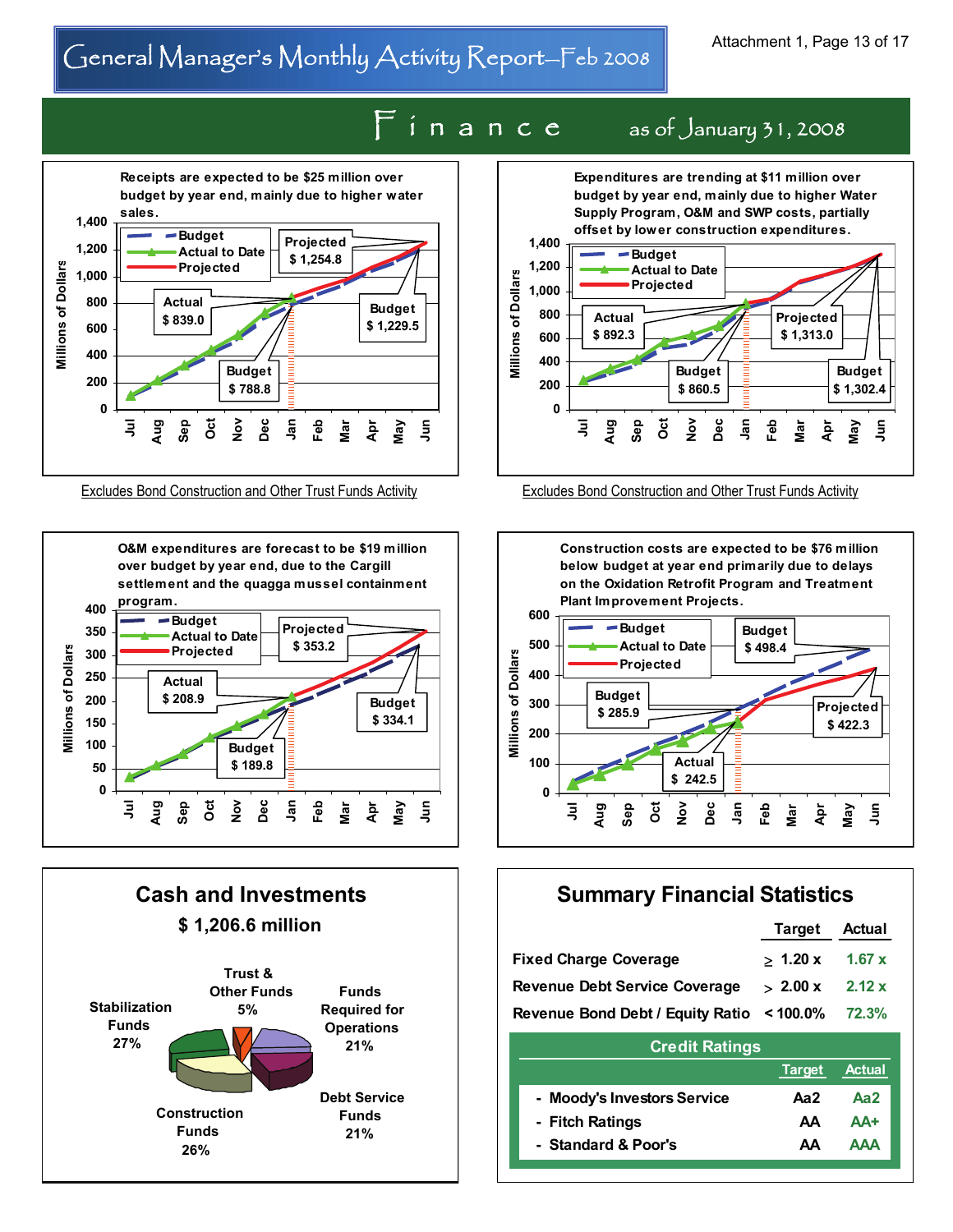# External Affairs

## Federal Legislative Update

Feb. 12: Staff conducted a series of House and Senate meetings in coordination with representatives of Grand County, Utah to support and encourage congressional attention on the Energy Department's plan to remove uranium materials from the abandoned mine site in Moab, Utah. Staff attended a House Energy and Commerce Committee Budget oversight hearing regarding the status of the Moab uranium removal project.

Feb. 13-14: Staff worked with representatives of Arizona and Nevada water agencies regarding legislation to authorize the Lower Colorado River Multiple Species Habitat Conservation Plan, which is pending before House and Senate committees of jurisdiction. Metropolitan participated in a series of meetings with House and Senate members and officials in a continuing effort to move this legislation forward.

Feb. 26-28: Directors and staff participated in the Association of California Water Agencies' Washington, D.C. Conference. Presentations were made by Ben Grumbles, EPA assistant administrator for water; John Paul Woodley, assistant secretary of the Army for civil works; John Watts, environmental counsel for U.S. Senator Dianne Feinstein; U.S. Rep. Grace Napolitano, chairwoman of the House Water and Power Subcommittee; U.S. Rep. Hilda Solis, a member of the House Environment and Hazardous Materials Subcommittee; and U.S. Rep. Ken Calvert, a member of the House Energy and Water Appropriations Subcommittee. U.S. Rep. Earl Blumenauer (D-OR) gave a strategic preview about proposed Clean Water Trust Fund legislation and his vision for greener water initiatives.

Throughout the month, staff worked with member agencies and a variety of national water associations regarding Metropolitan's interest in legislation that would significantly change federal regulatory oversight of the use and storage of gaseous chlorine as a drinking water treatment disinfectant. Hearings have been scheduled on

the House side and staff worked with the House Committee on Homeland Security to provide background information regarding Metropolitan's treatment and security protocols.

## State Legislative Update

The governor's proposed 2008/09 budget lays summarizes his intent to utilize existing bond funds, mostly from Propositions 1E and 84, for funding programs and projects. The governor proposed an expenditure of \$350 million from Proposition 84 for regional water projects, including funding to advance water supply and quality improvements and conservation. In addition, the governor has proposed spending \$1.4 million to kick start environmental studies for conveyance options consistent with the Delta vision process.

After the governor's declaration of a fiscal emergency on January 10, the legislature approved seven bills that provide some degree of budget savings – mostly through payment deferrals, cuts in education and social service programs and delays in filling vacant state positions. The governor and legislative analyst each have their own vision for closing the state budget deficit for the 2008/09 spending cycle, which could result in the legislature making substantive structural reform on spending and priorities.

#### Local Government Update

Feb. 6: General Manager Jeff Kightlinger spoke before the governing board of the Gateway Cities Council of Governments. The General Manager provided an update on the state's water supply condition and emphasized the need for a reliable and sustainable Bay-Delta. He also provided information about Metropolitan's conservation "Public Sector Program."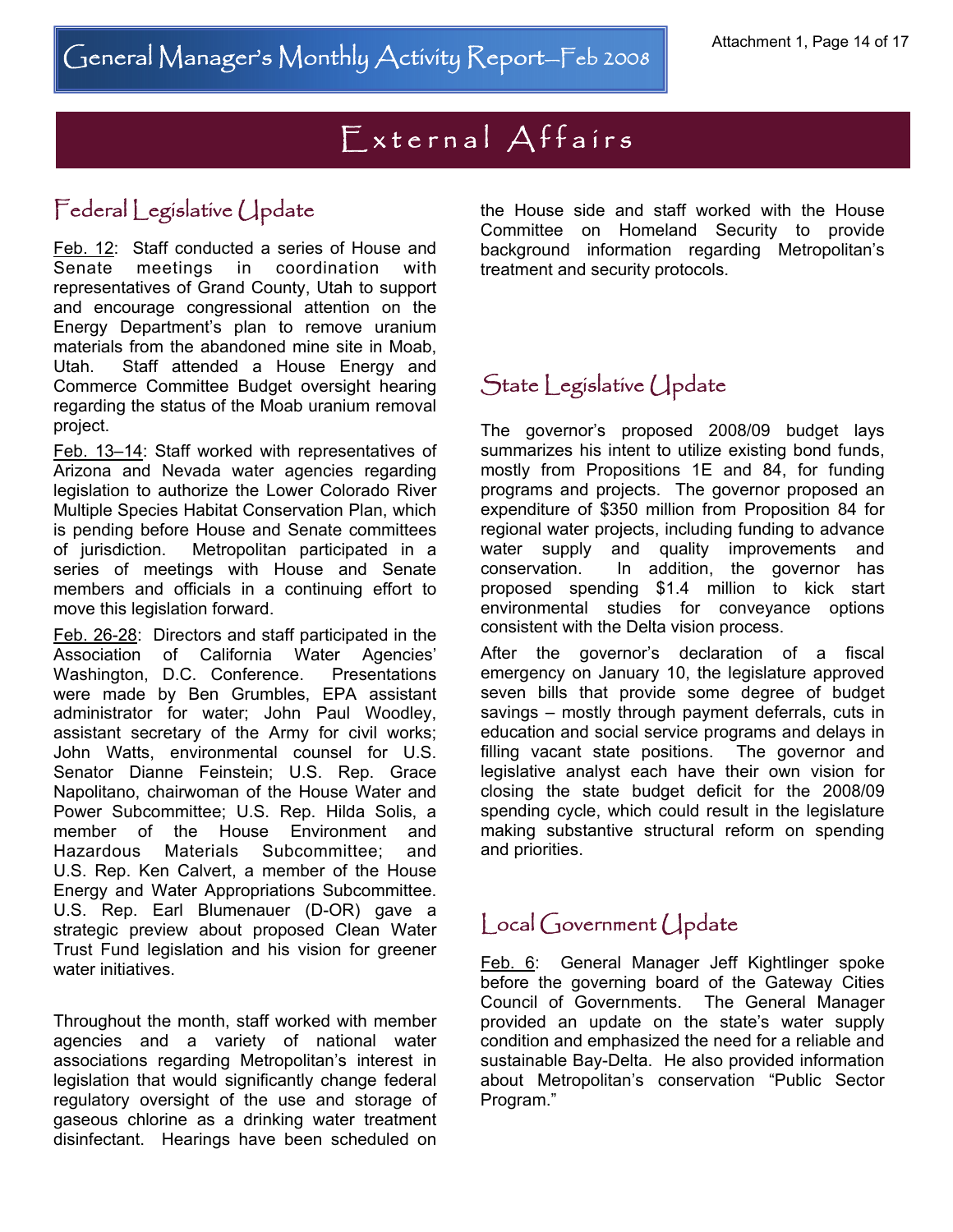# External Affairs

## Local Government Update continued...

Feb. 8-9: Staff attended the Independent Cities Association annual Winter Conference. Staff networked with representatives from the 51 cities that comprise the ICA and brought various local elected officials up to speed on water issues.

Feb.13: External Affairs and Corporate Resources Group staff participated in the Associated General Contractors' Outlook 2008 and Beyond Construction Forecast with McGraw-Hill Construction. Staff participated in a panel discussion on regional forecast of the heavy construction industry's economic environment, market trends and future public work projects which Metropolitan may release for bid in 2009 and beyond. Staff highlighted upcoming construction projects at Robert B. Diemer, F.E. Weymouth and Joseph Jensen Water Treatment Plants. Builders and general contractors were encouraged to register for Metropolitan's Regional Small Business Program.

Feb. 22: Staff briefed two of Congressman Jim Costa's staffers on Metropolitan's water issues and accompanied them during a tour of Orange County Water District's recycling facility in Fountain Valley.

Feb 22: Metropolitan hosted a Valley Industry and Commerce Association roundtable discussion for 60 participants from eight business and water associations to discuss increasing challenges of providing a reliable water supply, the immediate and long-term economic impacts, and what business leaders could do to be part of the solution. Expert panelists included Sunne Wright McPeak, Jeff Kightlinger, Ellen Hanak, Richard Katz and Dennis O'Connor.

#### Community Outreach and Other Events

Feb. 1 & 20: Staff coordinated and participated in meetings with City of Yorba Linda engineering staff regarding the Diemer landscape program.

Feb. 4: Staff conducted a tour of Diamond Valley Lake for San Diego Museum of Natural History docents.

Feb. 5: Staff provided an update on the Perris Valley Pipeline to the Mission Grove Plaza business owners.

Feb. 5: Staff coordinated and participated in meetings with the City of Monterey Park Public Works Director regarding a broken water drain at Garvey Reservoir.

Feb. 4-7: Staff met with 175 residents affected by the Rialto Feeder shutdown in Claremont and Upland.

Feb. 21: Staff, working with Eastern MWD, provided an update on water supply issues for the Riverside County Office of Emergency Services Committee.

Feb. 22: Staff coordinated and participated in Vallecitos Water District's visit to Lake Skinner and DVL.

Additionally, staff participated in community events or professional association activities with the following organizations: California Science Center Foundation, Cal State University Dominguez Hills, Central Basin Municipal Water District, Fullerton Chamber of Commerce, League of California Cities, Inland Empire Division, Long Beach Area Chamber of Commerce, Montebello Chamber of Commerce, Orange County Business Council, Southern California Association of Governments, and Yorba Linda Chamber of Commerce.

#### Publications

Staff produced, in collaboration with Water Resources Management, the Annual Report on Achievements in Conservation, Recycling and Groundwater Recharge.

Staff responded to ongoing requests from member and retail agencies for conservation brochures and other materials to assist with education and outreach activities within Metropolitan's service area.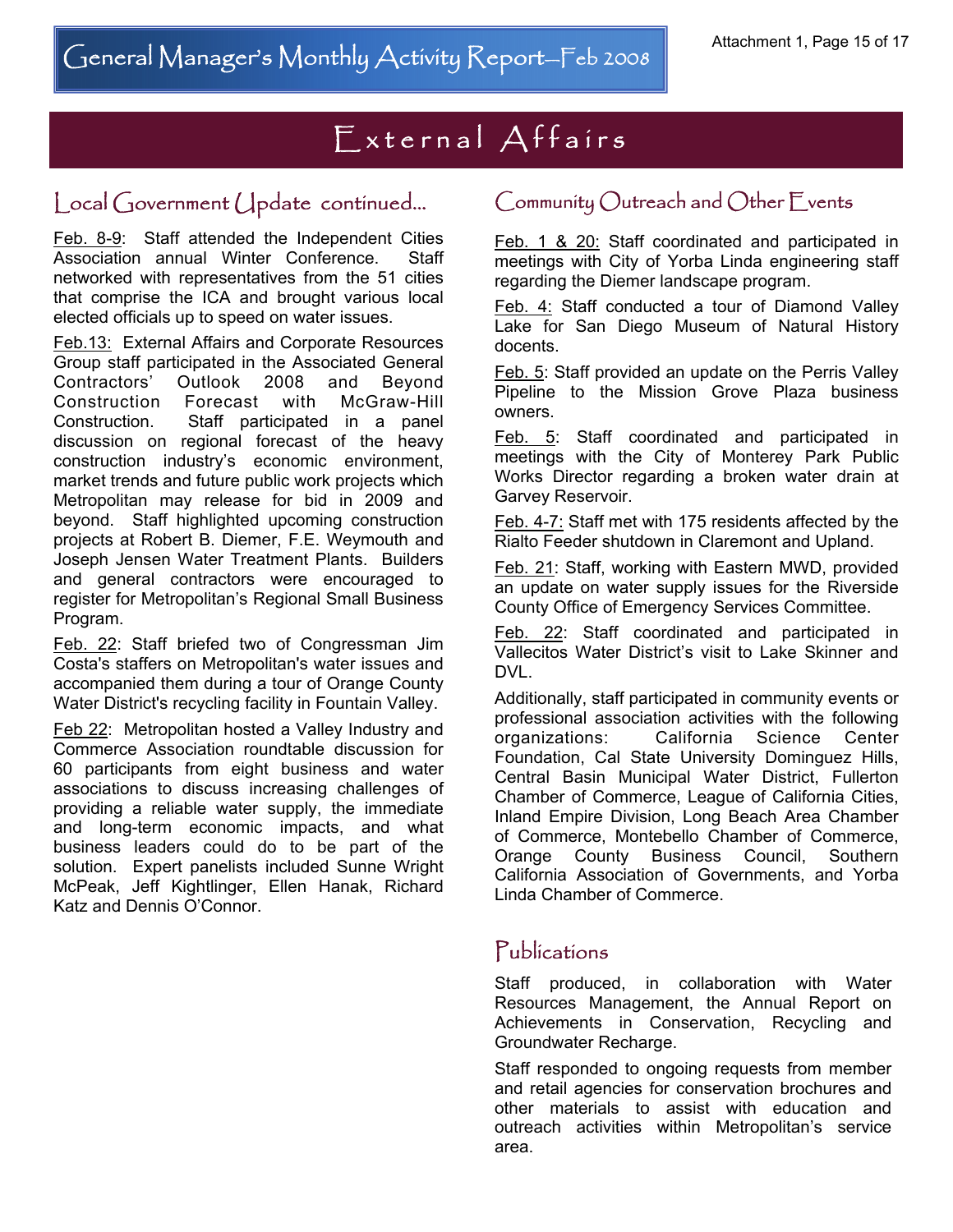# $External$  Affairs

### Education

Staff conducted 10 field trips at the new Diamond Valley Lake Classroom and Visitor's Center, attended by 321 grade 4-6 students from Hemet, Menifee, Murrieta, and Temecula Valley school districts.

Feb. 2-4: Staff conducted the annual Colorado River Aqueduct inspection trip for educators, attended by 26 teachers and administrators active in Metropolitan curricula and/or outreach programs.

Feb. 8, 11: Staff conducted two full-day programs for 68 high school students from the Hemet Academy for Applied Academics and Technology. Students conducted hands-on W*ater Quality* experiments. Students toured the DVL Visitor's Center, with a focus on the interactive solar power exhibit.

Feb. 12: Staff attended a Camarillo Chamber of Commerce luncheon featuring a presentation by Richard Rush, president of California State University, Channel Islands. Dr. Rush also met with staff to discuss potential partnerships with environmental studies and education departments in support of Solar Cup™ and the World Water Forum, as well as workshop sessions with student teachers.

## Media

Press office staff managed numerous news media inquiries in February, with significant coverage regarding Metropolitan's proposed supply allocation plan, the State Water Project's 35 percent allocation release, and the need for water conservation. Staff also managed press inquiries regarding the shutdown of the Rialto Feeder.

Staff provided a briefing for Eryn Brown, Los Angeles Times editorial writer, and reviewed current water supply and delivery issues.

The Press Office issued a press release regarding the board's adoption of the supply allocation plan. Earlier, the Press Office issued a statement in response to the 35 percent allocation from the State Water Project.

# Workforce

## Apprenticeship Program

#### Class of 2009

The mechanical apprentices began Period 6 Machining instruction conducted at Mt. San Antonio College. The electrical apprentices began Period 6 related instruction on Programmable Logic Controllers.

#### Class of 2012

The class began their first period of related instruction on January 29, 2008.

#### Apprenticeship Programs Promotion

Staff met with economic development and community education personnel from Chaffey College to provide information on the Apprenticeship Programs.



## Risk Management

Completed 51 risk assessments to ensure language, terms, and insurance provisions adequately protect Metropolitan's interests for professional service, construction and procurement contracts, easements, leases, permits and event requests within the seven day turn-around time efficiency objective.